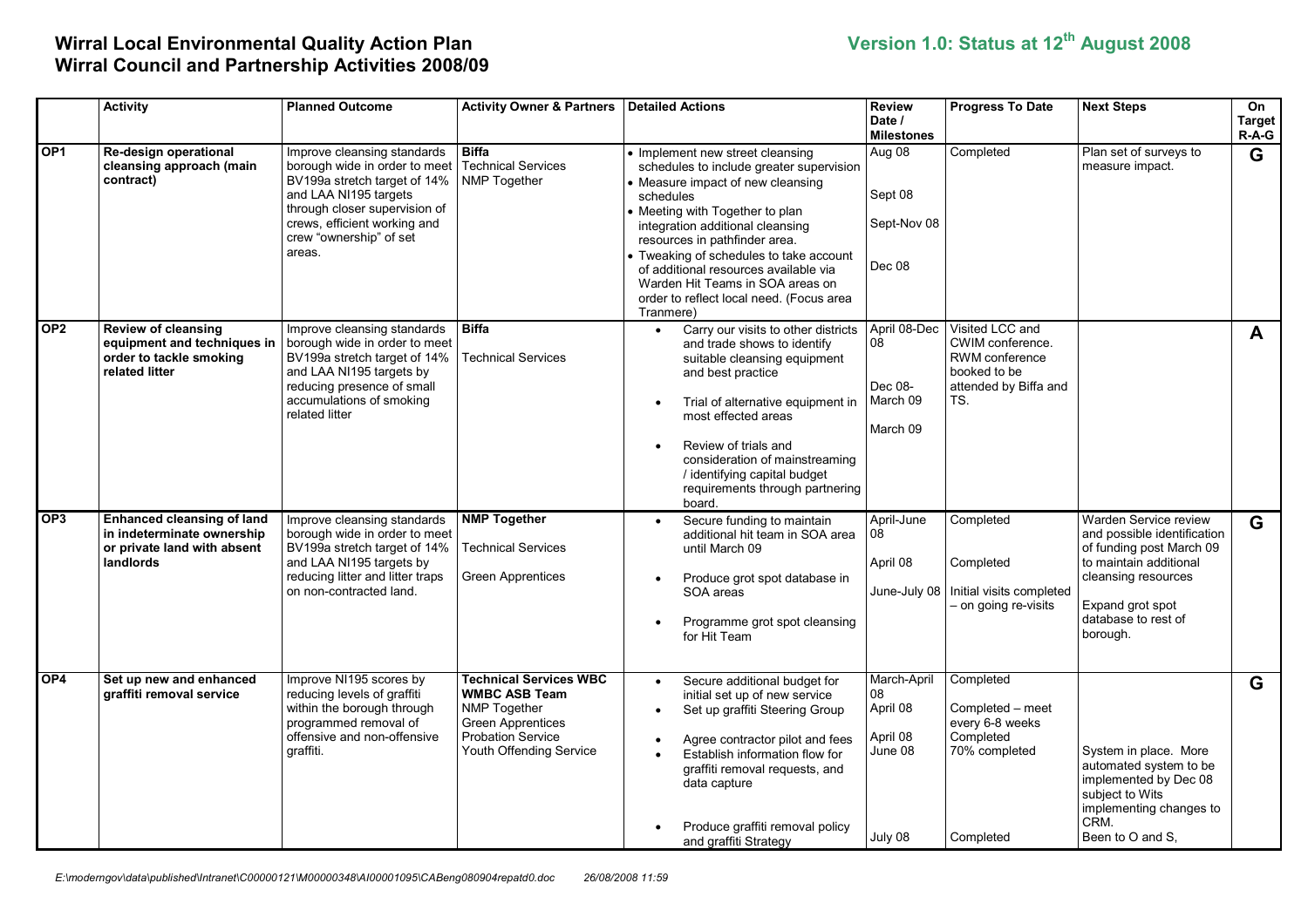|                 | <b>Activity</b>                                                                                                                                   | <b>Planned Outcome</b>                                                                                                                                                                                                                            | <b>Activity Owner &amp; Partners   Detailed Actions</b>                                                                                                                 |                                                                                                                                                                                                                                                                                                                                                                                            | <b>Review</b><br>Date /<br><b>Milestones</b>                                            | <b>Progress To Date</b>                                                                                                                             | <b>Next Steps</b>                                                                                                                                                                                                                                                                                                                                                            | On<br><b>Target</b><br>$R-\tilde{A}-G$ |
|-----------------|---------------------------------------------------------------------------------------------------------------------------------------------------|---------------------------------------------------------------------------------------------------------------------------------------------------------------------------------------------------------------------------------------------------|-------------------------------------------------------------------------------------------------------------------------------------------------------------------------|--------------------------------------------------------------------------------------------------------------------------------------------------------------------------------------------------------------------------------------------------------------------------------------------------------------------------------------------------------------------------------------------|-----------------------------------------------------------------------------------------|-----------------------------------------------------------------------------------------------------------------------------------------------------|------------------------------------------------------------------------------------------------------------------------------------------------------------------------------------------------------------------------------------------------------------------------------------------------------------------------------------------------------------------------------|----------------------------------------|
|                 |                                                                                                                                                   |                                                                                                                                                                                                                                                   |                                                                                                                                                                         | Secure co-operation from<br>partners to gather intelligence<br>re graffiti occurrences                                                                                                                                                                                                                                                                                                     | April-Dec 08                                                                            | <b>Warden Service</b><br>producing audits in<br>SOA areas.                                                                                          | Awaiting cabinet approval<br>Awaiting audits from<br>Parks (REGEN). Awaiting<br>info from Utility<br>Companies                                                                                                                                                                                                                                                               |                                        |
|                 |                                                                                                                                                   |                                                                                                                                                                                                                                                   |                                                                                                                                                                         | Measure Impact of graffiti<br>removal service                                                                                                                                                                                                                                                                                                                                              | July 08<br>onwards                                                                      | First of 3 NI 195<br>surveys revealed a<br>4% score which has<br>exceeded target                                                                    |                                                                                                                                                                                                                                                                                                                                                                              |                                        |
|                 |                                                                                                                                                   |                                                                                                                                                                                                                                                   |                                                                                                                                                                         | Promotion of new service /<br>policy to public                                                                                                                                                                                                                                                                                                                                             | Autumn 08                                                                               | Initial promotion in<br>Council Tax leaflet<br>April 08. Comms plan<br>to be developed once<br>cabinet have<br>approved the strategy<br>and policy. |                                                                                                                                                                                                                                                                                                                                                                              |                                        |
| OP <sub>5</sub> | Improve partnership working<br>with other statutory land<br>owners with regards to<br>environmental quality issues,<br>specifically in SOA areas. | Improve cleansing standards<br>borough wide in order to meet<br>BV199a stretch target of 14%<br>and LAA NI195 targets by<br>reducing litter and fly tipping<br>on land adjoining adopted<br>highway.                                              | <b>Technical Services WBC</b><br>Other Merseyside Districts<br>via Merseyside Cleaner<br><b>Greener Safer Network</b><br>Encams (Formerly Tidy<br><b>Britain Group)</b> | Carry out a baseline LEQ<br>survey in SOA areas in order to<br>highlight and quantify<br>environmental issues, as well<br>as identifying types of land<br>where problems occur.<br>Develop a regional network of<br>partners to include RSL's and<br>Statutory Undertakers such as<br>Mersey Travel and Utility<br>Companies<br>Identify opportunities for<br>partnership working in 08/09 | March-<br>April <sub>08</sub><br>April 08<br>April-June<br>08                           | Completed<br>Completed<br>30% completed                                                                                                             | Results have been used<br>to inform the action plan<br>Programme of Action<br>Learning Sets and<br>meetings underway.<br>Graffiti Removal: Set up<br>regional agreements with<br>utility companies for<br>graffiti removal on their<br>property<br>Consider joint NI195<br>surveying between<br>districts.<br>Consider joint funded<br>awareness campaign for<br>Merseyside. | $\mathbf{A}$                           |
| OP <sub>6</sub> | <b>CRM Springboard Integration</b><br>with Biffa                                                                                                  | To improve customer<br>satisfaction and the efficiency<br>of monitoring the Biffa Waste<br>Contract by ensuring the call<br>centre have up to date<br>information from the<br>contractor regarding<br>public/councillor requests for<br>services. | <b>Biffa Waste Services</b><br><b>WMBC WITS</b><br><b>Technical Services</b>                                                                                            | • Ensure all service areas on CRM<br>• Set up reports to measure KPIs /<br>defaults<br>· Test/ prove Missed bin<br>CRM/Springboard integration<br>Apply test to other service areas<br>Ensure PDA use rolled out to street<br>cleansing workforce, starting with entry<br>cleansing crews.                                                                                                 | Spring 08<br>Spring 08<br>Summer 08<br>by March 09<br>Entry<br>Cleansing<br>bu March 09 | Completed<br>behind schedule<br>In progress but<br>behind schedule<br>Not yet started $-$<br>awaiting springboard<br>integration                    | ITS had planned this work<br>for 07/08 but Biffa did fulfil<br>resource requirements<br>therefore programme<br>slippage to 08/09 but ITS<br>did not include this work<br>originally in 08/09<br>programme. Awaiting<br>confirmation from ITS of<br>revised programme.                                                                                                        | $\mathbf{A}$                           |
|                 |                                                                                                                                                   |                                                                                                                                                                                                                                                   |                                                                                                                                                                         |                                                                                                                                                                                                                                                                                                                                                                                            |                                                                                         |                                                                                                                                                     |                                                                                                                                                                                                                                                                                                                                                                              | G                                      |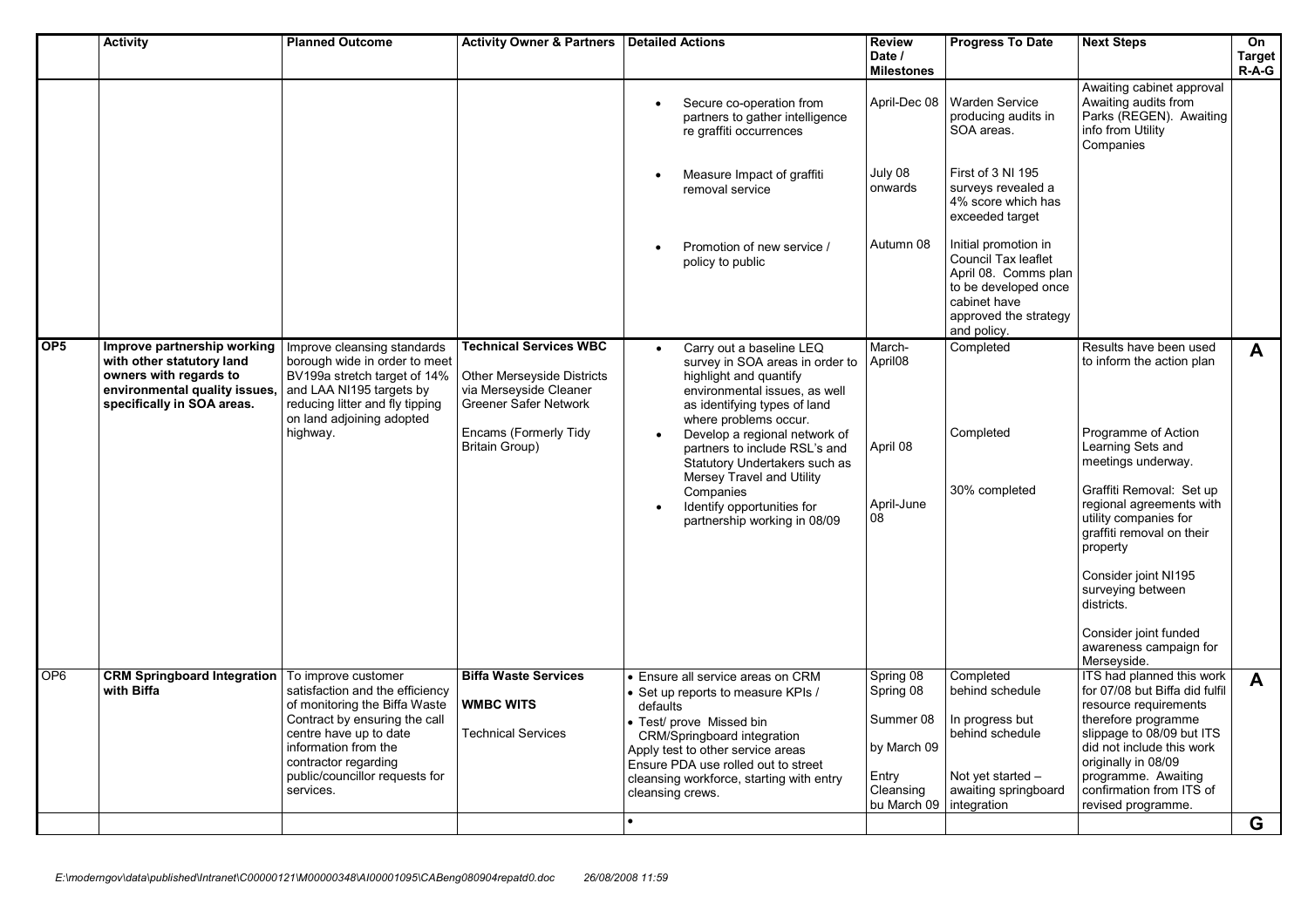|                 | <b>Activity</b>                                                                                                                                                                             | <b>Planned Outcome</b>                                                                                                                                                                                                                                  | <b>Activity Owner &amp; Partners   Detailed Actions</b>                                                                                                                               |                                                                                                                                                                                                                                                                                                                                                 | <b>Review</b><br>Date /<br><b>Milestones</b>                                                                   | <b>Progress To Date</b>                                                                                                                                          | <b>Next Steps</b>                                                                                                                      | On<br><b>Target</b><br>$R-\widetilde{A}-G$ |
|-----------------|---------------------------------------------------------------------------------------------------------------------------------------------------------------------------------------------|---------------------------------------------------------------------------------------------------------------------------------------------------------------------------------------------------------------------------------------------------------|---------------------------------------------------------------------------------------------------------------------------------------------------------------------------------------|-------------------------------------------------------------------------------------------------------------------------------------------------------------------------------------------------------------------------------------------------------------------------------------------------------------------------------------------------|----------------------------------------------------------------------------------------------------------------|------------------------------------------------------------------------------------------------------------------------------------------------------------------|----------------------------------------------------------------------------------------------------------------------------------------|--------------------------------------------|
| OP7             | <b>Review use of HMRI Wardens</b><br>to enhance partnership<br>working between key council BV199a stretch target of 14%<br>departments (Technical<br>Services / Regenerations)<br>and RSL's | Improve cleansing standards<br>borough wide in order to meet<br>and LAA NI195 targets by<br>reducing occurrence of litter<br>(long term strategy)                                                                                                       | <b>Regeneration WMBC</b><br><b>Technical Services WMBC</b><br>Together / HMRI Wardens                                                                                                 | • Review of existing warden service and<br>future needs of Wirral Council<br>• Secure mainstream funding / income to<br>bridge gap as HMRI funds decrease.<br>• Develop a suite of warden service<br>priorities, linked to improving<br>environmental quality.                                                                                  | September<br>08                                                                                                | Review underway                                                                                                                                                  | Awaiting findings of<br>review to be discussed at<br>next Liveability Steering<br>Group Meeting planned<br>for 1 <sup>st</sup> October | A                                          |
| OP <sub>8</sub> | To work in partnership with<br>statutory undertakers in<br>order to monitor the<br>cleanliness of Wirral's key<br>transportation routes<br>(gateways)                                       | Improvement to LEQSE<br>scores (Local Environmental<br>Quality Survey of England).<br>Improvements to NI195<br>scores, particularly on "main<br>road" category. Enhance<br>likelihood of investment from<br>outside businesses and<br>tourist industry. | <b>Technical Services,</b><br><b>WMBC</b><br><b>Highways Agency</b><br>Mersey Tunnel<br>Merseytravel<br><b>Network Rail</b><br><b>Port Authorities</b><br><b>Biffa Waste Services</b> | • Biffa to introduce dedicated Gateway<br><b>Cleansing Crews</b><br>• Set up Gateway Improvement Group<br>with all relevant Statutory Undertakers<br>and determine Terms of Ref for group /<br>workplan.                                                                                                                                        | August 08<br>November<br>08                                                                                    | Completed<br>0% completed                                                                                                                                        | Monitor effectiveness /<br>teak schedules if<br>necessary                                                                              | $\mathbf{A}$                               |
| ED <sub>1</sub> | Develop and implement<br>citizen charters in 3<br>pathfinder areas.                                                                                                                         | Enhance community<br>engagement with local<br>environmental quality issues<br>in order to reduce<br>environmental crime and<br>increase cleansing standards<br>in 3 targeted areas.                                                                     | <b>Liveability Steering Group</b><br>incl<br>Beechwood and Ballantyne<br>Housing / WPH and<br>Riverside Housing                                                                       | Identify charter pilot areas and secure<br>partners for delivery<br>Research best practice on use of charters<br>and develop model<br>Design and develop local charter with<br>community focus                                                                                                                                                  | completed<br>completed<br>by Dec 08                                                                            | Decision to focus on<br>Beechwood and<br>Ballantyne as first<br>charter to be<br>developed due to<br>existing progress<br>made to link to<br>tenancy agreements. |                                                                                                                                        | $\mathbf{A}$                               |
|                 |                                                                                                                                                                                             |                                                                                                                                                                                                                                                         |                                                                                                                                                                                       | Organise and deliver community day<br>roadshows                                                                                                                                                                                                                                                                                                 | By October<br>2008                                                                                             | Events planned on<br>Woodchurch and<br>Beechwood for<br>September 08.                                                                                            |                                                                                                                                        |                                            |
|                 |                                                                                                                                                                                             |                                                                                                                                                                                                                                                         |                                                                                                                                                                                       | Deliver charter to community<br>Evaluate charters                                                                                                                                                                                                                                                                                               | By March 09<br>Post March<br>09.                                                                               |                                                                                                                                                                  |                                                                                                                                        |                                            |
| ED <sub>2</sub> | Deliver the national "The Big<br>Tidy Up Campaign" to Wirral<br>residents                                                                                                                   | Enhance community<br>engagement with local<br>environmental quality issues<br>in order to reduce the amount<br>and occurrence of littering.                                                                                                             | <b>BEANBAG</b><br><b>Technical Services</b><br>EnCams                                                                                                                                 | Secure main delivery partner for the<br>campaign.<br>Register with Encams and receive litter<br>picking kits / free advertising<br>Order additional equipment<br>Ensure all risk assessments and litter pick<br>guidance in place as part of kits Wirral<br>provide.<br>Review the campaign and consider<br>continuing the campaign year round. | completed<br>by 31 <sup>st</sup> Aug<br>Completed<br>By $12^{th}$ Aug<br>By 22 <sup>th</sup> Aug<br>October 08 | Beanbag secured                                                                                                                                                  | Beanbag to encourage<br>community participation<br>across district. Target to<br>organise a minimum of 20<br>litter picks Aug/Sept)    |                                            |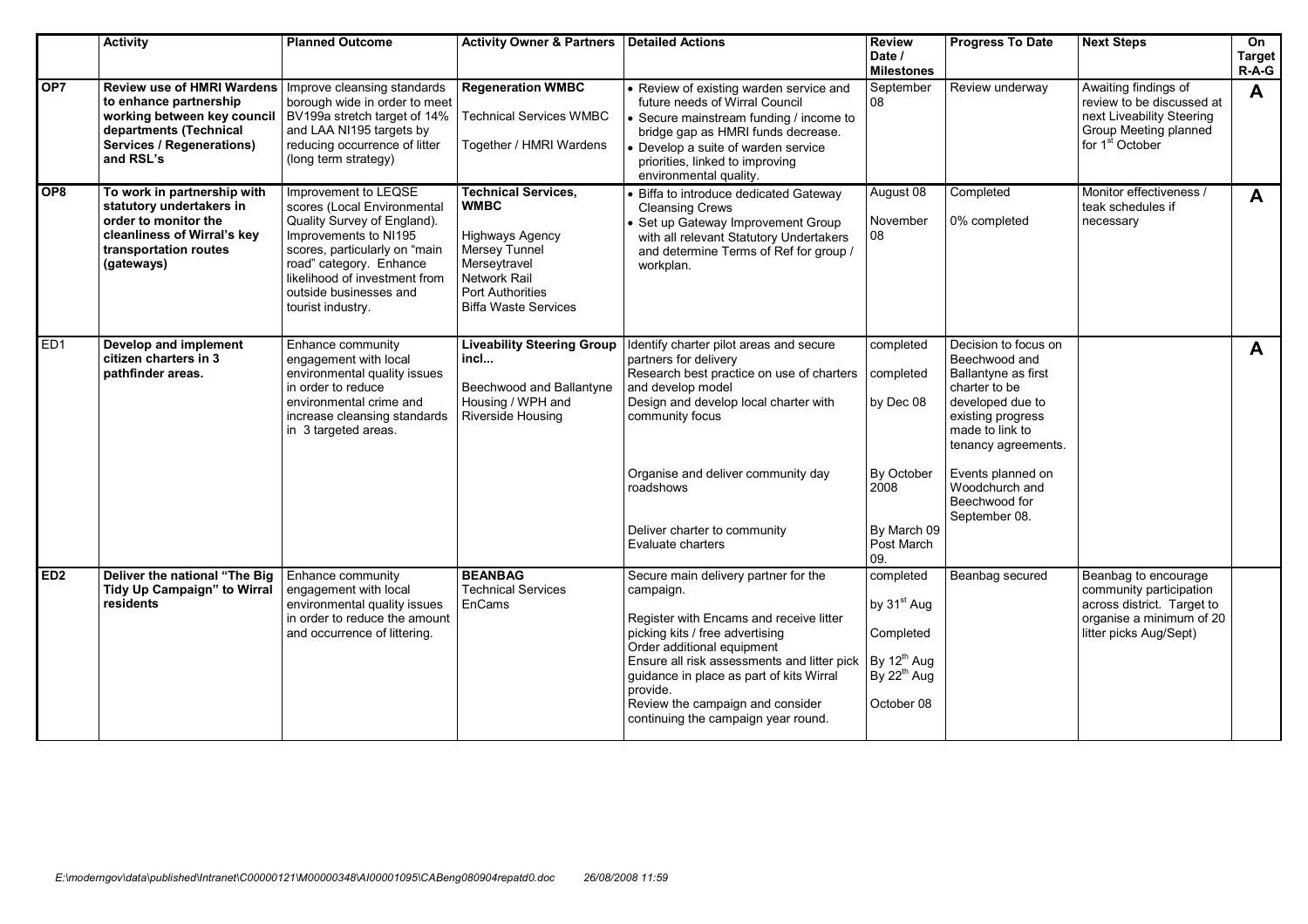|                 | <b>Activity</b>                                                                                            | <b>Planned Outcome</b>                                                                                                                                                                               | <b>Activity Owner &amp; Partners   Detailed Actions</b>           |                                                                                                                                                                                                                                                                                                                                                                                                                                                                                                       | <b>Review</b><br>Date /<br><b>Milestones</b>                                                                                                                   | <b>Progress To Date</b>                                 | <b>Next Steps</b>                                                                                                                                                                                     | On<br><b>Target</b><br>$R-A-G$ |
|-----------------|------------------------------------------------------------------------------------------------------------|------------------------------------------------------------------------------------------------------------------------------------------------------------------------------------------------------|-------------------------------------------------------------------|-------------------------------------------------------------------------------------------------------------------------------------------------------------------------------------------------------------------------------------------------------------------------------------------------------------------------------------------------------------------------------------------------------------------------------------------------------------------------------------------------------|----------------------------------------------------------------------------------------------------------------------------------------------------------------|---------------------------------------------------------|-------------------------------------------------------------------------------------------------------------------------------------------------------------------------------------------------------|--------------------------------|
| ED <sub>3</sub> | Launch a smoking litter<br>awareness campaign,<br>targeting public houses,<br>shops, offices and eateries. | Improve cleansing standards<br>borough wide in order to meet<br>BV199a stretch target of 14%<br>and LAA NI195 targets by<br>reducing presence of small<br>accumulations of smoking<br>related litter | <b>Technical Services</b><br><b>NMP Together Wardens</b><br>(tbc) | Prepare artwork for posters and leaflets<br>using the EnCams smoking related<br>campaign material.<br>· Identify campaign areas<br>• Collect baseline data on levels of<br>smoking related litter<br>Carry out campaign, to include giving<br>out portable ashtrays and issuing FPN's<br>for littering and Street Litter Control<br>notices to premises who fail to deter<br>customers from littering.<br>• Measure impact of campaign                                                                | Campaign to<br>be carried<br>Jan-March<br>09, in<br>response to<br>July survey<br>data<br>showing<br>cigarette<br>litter to be<br>an<br>escalating<br>problem. |                                                         |                                                                                                                                                                                                       | $\mathsf{R}$                   |
| ED4             | Develop Key Stage 2<br>education pack tackling the<br>issue of litter                                      | Improve cleansing standards<br>borough wide in order to meet<br>BV199a stretch target of 14%<br>and LAA NI195 targets by<br>reducing the number of<br>recurring enviro-crime<br>offences             | <b>Technical Services</b><br>Liverpool CC                         | Develop education support<br>pack to accompany existing<br><b>DVD</b><br>Re-produce pack and circulate<br>$\bullet$<br>to all schools. Develop web<br>based activities<br>Evaluate use of pack<br>$\bullet$                                                                                                                                                                                                                                                                                           | Sept 08<br>Jan 09<br>March-April<br>09                                                                                                                         |                                                         |                                                                                                                                                                                                       |                                |
| ED <sub>5</sub> | Launch and promote the Tidy<br><b>Business Campaign within</b><br>the SOA area.                            | Improve cleanliness<br>standards in secondary retail<br>areas. in order to meet BV199<br>stretch target and future LAA<br>NI 195 targets.                                                            | <b>Technical Services</b>                                         | Employ ft officer to deliver tidy<br>$\bullet$<br>business standards<br>Sign up to and receive training<br>for EnCams Tidy Business<br>Scheme<br>Develop business plan<br>$\bullet$<br>Secure sign up from small and<br>medium businesses, to include<br>some national chains.                                                                                                                                                                                                                        | completed<br>completed<br>completed<br>on-going                                                                                                                | in post June 08                                         | launch of                                                                                                                                                                                             | G                              |
| ED6             | <b>Dog Fouling initiatives</b>                                                                             | Reduce the occurrence of<br>dog fouling across the<br>borough in order to improve<br>cleanliness standards and<br>public satisfaction.                                                               | Regeneration<br>Wirral Partnership Homes                          | Additional £40,000 capital<br>funding allocation 08/09<br>secured<br>Consultation with members<br>over development of smaller<br>initiatives<br>Partnership with Wirral<br>Partnership Homes on joint<br>initiatives/campaigns targeting<br>fouling in WPH estates.<br>Director of Regen given<br>delegated powers to authorise<br>other agents and partners inc<br>Police PCSO's<br>Introduction of a reward card<br>scheme in partnership with<br>WPH (will now be extended to<br>rest of Borough.) | completed<br>on-going<br>completed<br>on-going                                                                                                                 | WPH neighborhood<br>Wardens authorised<br>to issue FP's | Partnership initiatives also<br>being preliminarily<br>progressed with Tranmere<br>Neighborhood Wardens<br>who are now looking to<br>follow WPH example (but<br>also working with<br>Tranmere PCSO's) | $\mathbf{A}$                   |